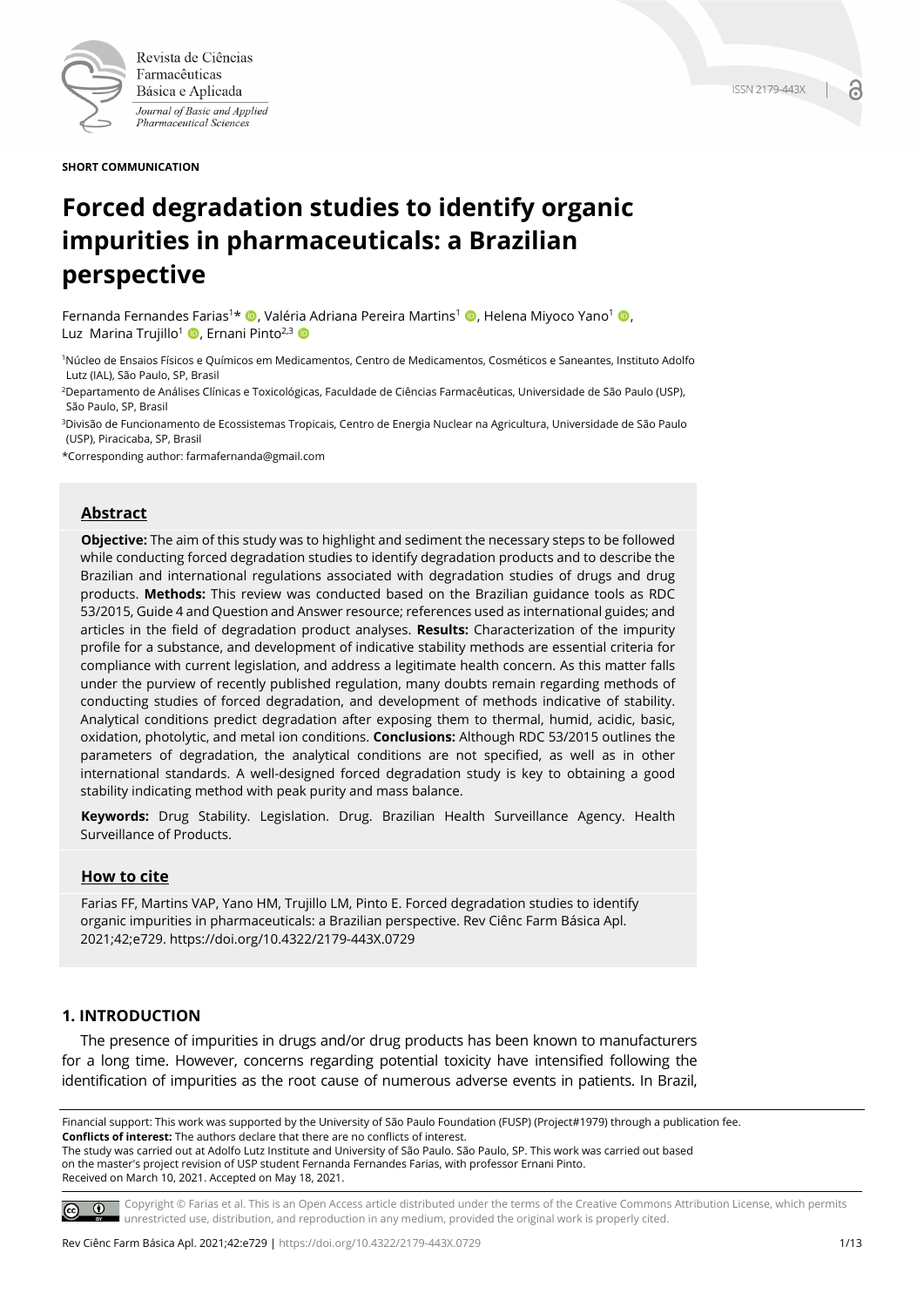Resolution of Executive Board (RDC) No. 53/2015 of the Brazilian National Health Surveillance Agency (ANVISA) approving guidelines based on the International Conference on Harmonization (ICH) recommendations was legislated. These guidelines established parameters for reporting, identification, and qualification of degradation products formed during the shelf-life of a drug product. In their entirety, the established guidelines demanded more selective and specific analytical methods that would be capable of identifying low concentrations of impurities, thus ensuring the safety of dispensed drug products in the regulated pharmaceutical sector<sup>1,2</sup>.

Currently, the regulatory guidelines regarding the experimental and analytical conditions that should be employed during forced degradation studies are very general, which in turn generalize the development of stability indicating methods<sup>3,4</sup>. Impurity profile characterization of a substance and the development of a stability indicating method are necessary criteria for complying with current regulations, as the presence of impurities in drug products has become a public health problem. Drug instability generates certain degradation products that may cause therapeutic inadequacy or potential toxic effects in the patient<sup>5</sup>.

Establishing exposure limits to impurities without any risk to human health has become a global concern because of the number of serious adverse events experienced around the world due to the presence of impurities in drug products, with some events having resulted in fatal outcomes<sup>6</sup>.

In view of this information, this review aims to highlight and sediment the necessary steps to be followed while conducting forced degradation studies to identify degradation products in drugs or drug products.

#### **2. ADVERSE EVENTS RELATED TO IMPURITIES IN DRUG PRODUCTS**

In 1954, Germany developed thalidomide which was intended to treat anxiety, tension, and nausea, and was well tolerated in pregnancy at the time. Four years later, the drug was released worldwide in 146 countries, with few exceptions, such as the United States of America (USA). The US Food and Drug Administration (FDA) identified the need for further testing due to the occurrence of peripheral neuritis and thyroid changes in clinical trial participants. After three years, it was found that the use of thalidomide in pregnancy caused severe adverse effects in newborns, such as phocomelia, a syndrome characterized by the shortening of the limbs close to the trunk of the fetus, making them similar to those of a seal<sup>7</sup>.

The side effects of thalidomide were associated with the chiral impurity of its isomer. Therapeutic activity occurs due to the *R* - (+) enantiomer, however, the *S* - (+) enantiomer is teratogenic. When this discovery was made, thalidomide had already caused malformations in more than 10,000 newborns, which led to several regulatory agencies banning its use. Nevertheless, in 1965, thalidomide was found to be beneficial in the treatment of leprosy, causing it to be reintroduced into the market after the enantiomeric impurity had been removed<sup>7,8</sup>.

The association between consuming expired tetracycline and developing Fanconi syndrome was established and published through a case report in 1963. This syndrome is characterized by a reabsorption disorder in the proximal renal tubulopathy of glucose, amino acids, phosphates, bicarbonate, and potassium, in addition to tubular proteinuria, deficient urinary concentration, and disorders in the acidification process. Among the symptoms presented by patients were weakness and anorexia, followed by nausea and profuse vomiting<sup>9</sup>. Two anhydrotetracycline and 4-epi anhydrotetracycline degradation products have already proven to be toxic and are associated with deleterious effects in expired antimicrobials<sup>10</sup>.

In 1989, there were numerous deaths caused by an autoimmune disease, which increased blood production of eosinophils and caused myalgia. This condition was associated with the consumption of food supplements containing L-tryptophan. A Japanese industry at the time modified the bacteria used to produce L-tryptophan, causing more than 1,500 cases of eosinophilia-myalgia syndrome (SGA) and at least 37 deaths. This case was associated with the presence of the impurity L-5-hydroxytryptophan. However, even before 1989, other cases of SGA had been reported by people who had consumed L-tryptophan from different brands of supplements. Based on epidemiological data, other impurities, including 1,1'-ethylidenebis, could also be related to SGA induction, or a combination thereof<sup>11</sup>.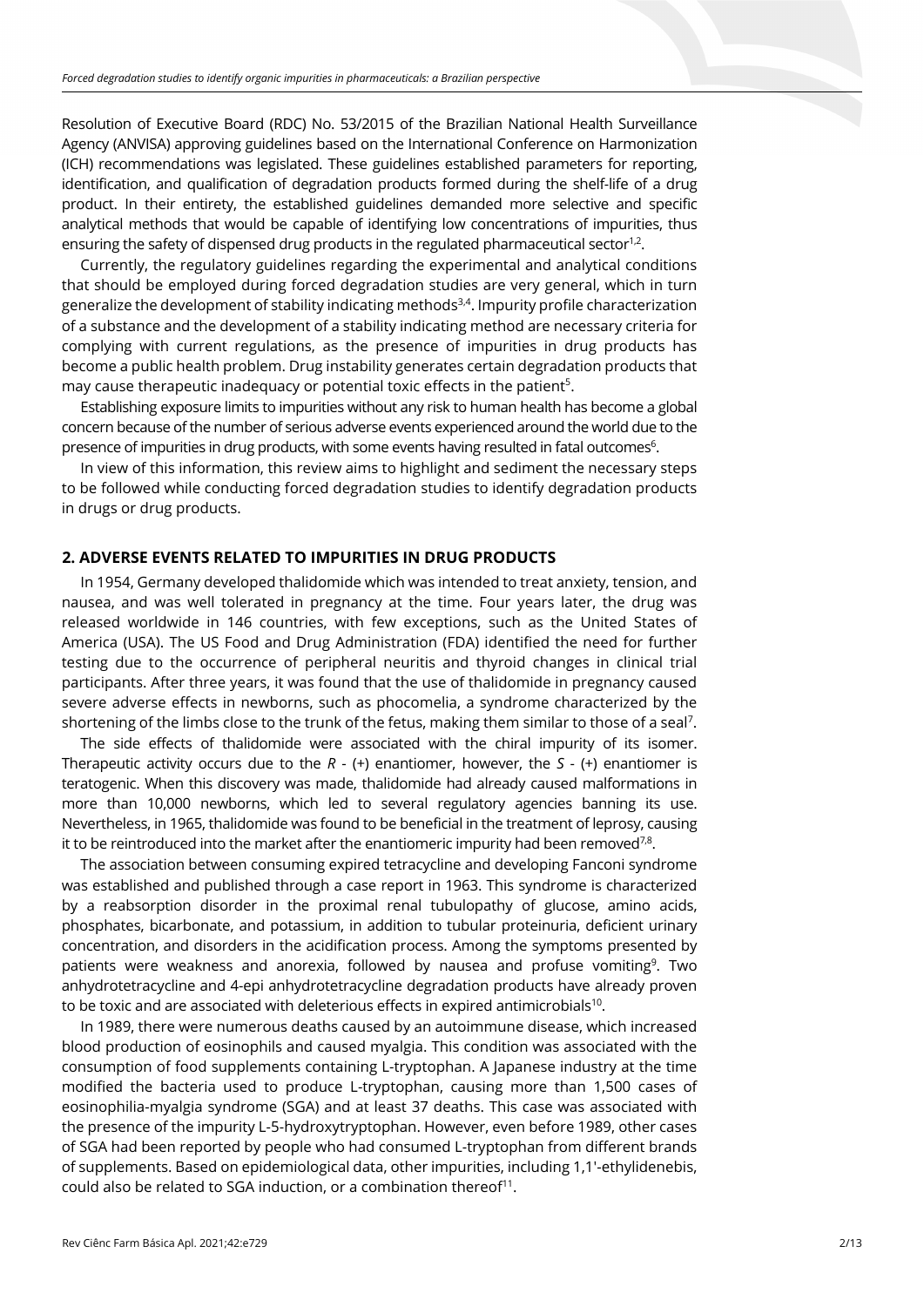Between 2007 and 2008, several cases of allergic reactions and deaths in Missouri (USA) associated with the use of heparin were identified. It was found that the heparin products contained the contaminant named supersulfated chondroitin sulfate that caused hypotension, nausea, and shortness of breath within 30 min post administration, which was fatal in some cases. At the time, the quality control tests used did not indicate stability of the drug and were therefore unable to differentiate heparin from its impurity. However, the FDA implemented changes in the reference standards for heparin and developed a new analytical method that is capable of identifying impurities $6,12$ .

In mid-2018, the European Medicines Agency (EMA) identified the presence of the impurity *N*-nitrosodimethylamine (NDMA) in valsartan, a drug product produced by a Chinese pharmaceutical company. Consequently, EMA started to investigate this impurity in other drug candidates of the same class. They detected other nitrosamines such as *N*nitrosodiethylamine (NDEA), *N*-nitrosodiisopropylamine (NDIPA), and *N*-nitrosomethylnbutylamine (NMBA) in several other manufacturers. The findings of this investigation prompted ANVISA to start examining whether drugs in the "sartan" class were contaminated. In total, 14 suspensions were suspended one of the three inputs, losartan, valsartan, or irbesartan, from ten international manufacturers<sup>13</sup>.

Nitrosamines are classified as probable or potential carcinogens for humans. European authorities estimated that the risk of developing cancer from the continuous consumption of these compounds is 0.00017%, that is, for every 6,000 people who took a drug product contaminated with a nitrosamine at its maximum dose, every day for 5 years in a row, 1 (one) could develop cancer. In January 2019, nitrosamines were detected in ranitidine, a drug intended for the treatment of stomach diseases $14$ .

Over the years, these cases have led to decreased confidence among the general population regarding the production of safe medicinal products. In order to prevent adverse events caused by drug impurities, regulatory guidelines are increasing the requirements for development and validation of selective and specific analytical methods that are able to properly demonstrate the safety of drug products dispensed to the public.

# **3. BRAZILIAN REGULATIONS ASSOCIATED WITH DEGRADATION STUDIES OF DRUGS AND DRUG PRODUCTS**

The publication of RDC No. 58/2013 made it mandatory for the reporting, identification, and qualification of degradation products in dosage forms with synthetic and semi-synthetic API<sup>15</sup>. Before this Resolution could be implemented, it was revoked and replaced by RDC No. 53/20151. The objective of this "new" Resolution was to encourage the distribution and commercialization of drug products that were safe, met certain quality standards, and efficacious. Together with RDC No. 53/2015, Guide No. 04/2015 was published, which was a guideline for conducting forced degradation studies and developing and validating stability indicating methods<sup>2</sup>.

Thereafter, on October 4, 2017, questions and answers (Q&A) were published based on Guide No. 04/2015 and RDC No. 53/2015. In 2019, given the difficulties in performing toxicological assessments of degradation products, ANVISA sought assistance from the Management of Safety and Efficacy Assessment (GESEF), which provides guidelines on how to conduct toxicological studies. In July 2019, more Q&A were published and these focused on the qualification of degradation products. The publication was entitled "Flow of qualification analysis of impurities and degradation products of medicines classified as synthetic and semisynthetic"<sup>14,16</sup>.

In November 2019, ANVISA revoked RE No. 1/2005 and published RDC No. 318/2019, which established the criteria for carrying out stability studies on API and dosage forms, except biological products. This Resolution also addressed photostability studies, in addition to highlighting the importance of using stability indicating methods<sup>17</sup>.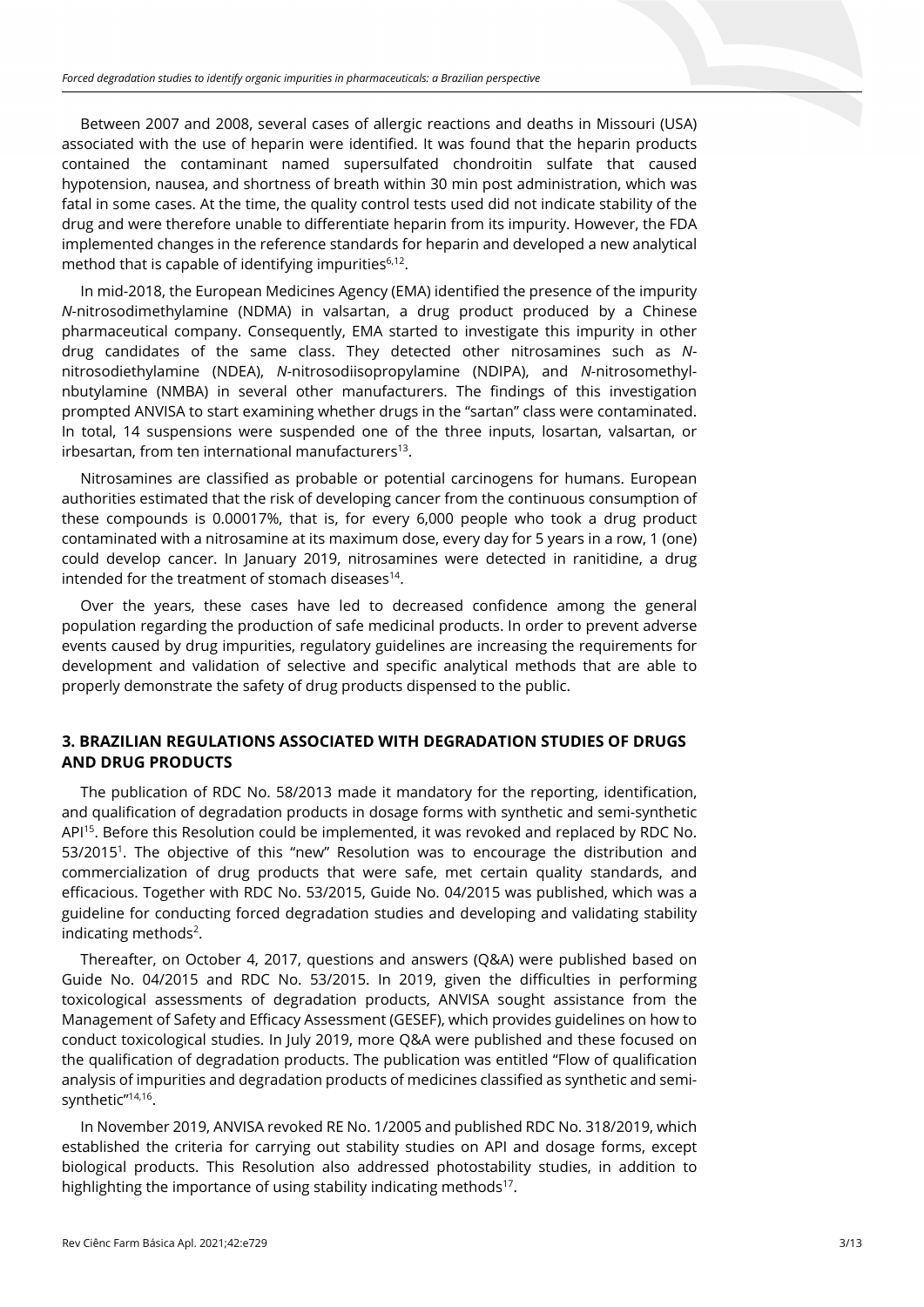#### **4. PARALLEL PUBLISHING BETWEEN ANVISA AND ICH GUIDELINES**

Before the conception of ANVISA in 1999, the ICH had already published the Q3A guidelines on impurities in new drug substances, and the Q3B guidelines on impurities in new drug products in 1995 and 1996, respectively. Ten years later, by 2006, these two guidelines had already been revised twice. Thus, in parallel, ANVISA published the first discussion on the topic of drug stability in 2005 through Guide No. 1/200518-20.

In 2014, the ICH M7 guideline was published. This was the only guide in the world that specifically dealt with mutagenic impurities. The guide underwent its first revision in 2017, and a second, a year later. ANVISA has recommended the use of this guideline as a reference for mutagenic impurities. Figure 1 shows the evolution of standard regulations in the world and in Brazil over time.



**Figure 1 -** Parallel chronology of Brazilian and international regulations related to degradation products. Note: green circles: Brazilian regulations; pink circles: international regulations

The publication of RDC No. 53/2015 resulted in some changes to international guidelines. This guide specifically emphasized the parameters of forced degradation studies using metal ions, indicated a target of 10% degradation of the API, and required that the study be conducted concomitantly with a placebo. In the case of fixed-dose combinations, the guide suggested that the degradation study be carried out individually and in the combined form, among other specifications<sup>1</sup>.

During the aforementioned periods, ANVISA had little time to adapt to the changing requirements of degradation products that were being implemented worldwide. However, today, the scenario is more promising, considering that degradation products are one of the main concerns of the pharmaceutical industry, regulatory bodies, and inspectorates.

#### **5. IMPURITIES AND DEGRADATION PRODUCTS**

The production of medicines and the synthesis of drug molecules require reactive chemicals, solvents, catalysts, and other substances. Consequently, these processes lead to the formation of impurities in medicinal substances and associated pharmaceutical products<sup>18,19</sup>.

There are different definitions for impurities, as well as how to classify them. According to the definition by ANVISA (2015), an impurity is any substance present in a product that is not the API or an excipient. The ICH's "Q3A Impurities in New Drug Substances" classifies impurities into three groups: organic impurities, inorganic impurities, and residual solvents. Organic impurities can originate with drug production or with the storage process. These impurities include starting materials, by-products, synthetic intermediates and degradation products, reagents, binders, and catalysts. Inorganic impurities are usually known. These include reagents, binders and catalysts, heavy metals or other residual metals, and inorganic salts. Residual solvents are organic or inorganic liquids used to prepare solutions and suspensions during the synthesis of a new active substance<sup>18</sup>.

According to the classification of the Q3A guidelines, the degradation products found in pharmaceutical products are considered organic impurities. In addition to the synthetic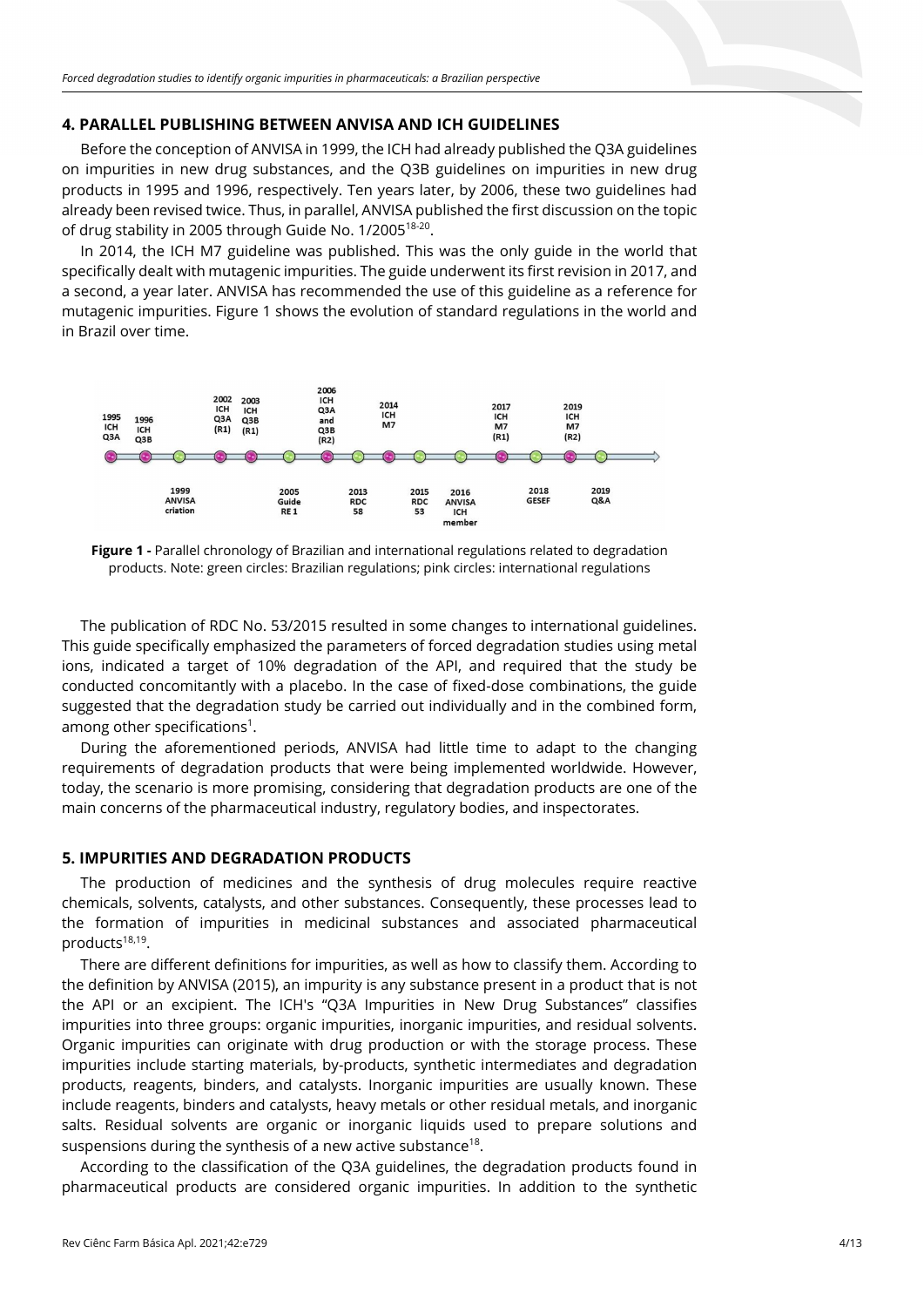pathway, degradation products are the result of chemical changes that arise due to improper product storage, light, pH, humidity, and exposure to non-storage temperatures. They can also be caused by characteristics inherent to the drug, reaction with excipients, contact with the primary packaging, and aging of the product itself $1,18$ .

## **6. STABILITY STUDIES**

The shelf life of a pharmaceutical product is the period in which it maintains its approved quality characteristics as per the manufacturer, within specifications recommended by the law, that is, the deadline for using a certain pharmaceutical product<sup>17</sup>.

The shelf life is therefore based on stability studies, which assess the interference of environmental factors, such as temperature, humidity, light, and others related to the product itself, including the physical and chemical properties of API and excipients, pharmaceutical form and its composition, and manufacturing processes, in addition to providing adequate storage conditions<sup>1,17</sup>.

In Brazil, stability studies as recommended by ANVISA through RDC No. 318/2019 must incorporate the following three components: (a) an accelerated stability study, which evaluates possible physical, chemical, and microbiological changes in API or drugs, under forced storage conditions; (b) a follow-up stability study, which monitors and confirms the validity period for medication or API and the API Retest Term; and (c) a long-term stability study that verifies the physical, chemical, and microbiological characteristics of API or a medication under proposed storage conditions for the stated validity period. These results can be used to define the API retest period.

The analytical conditions of the stability studies (Table 1) should be in accordance with the climatic zones of the country that requires the registration. Brazil is classified as a IVB climatic zone, designated for countries with hot and humid climates $17$ .

| <b>Stability</b><br><b>Study</b> | <b>Temperature and</b><br>humidity                       | <b>Storage</b><br>condition | Time                   | <b>Main goals</b>                                                                                             | <b>Main purposes</b>                                     |
|----------------------------------|----------------------------------------------------------|-----------------------------|------------------------|---------------------------------------------------------------------------------------------------------------|----------------------------------------------------------|
| Accelerated                      | 40 <sup>o</sup> C ± 2 <sup>o</sup> C /<br>75% RH ± 5% RH | Forced                      | 6 months               | Determine<br>provisional shelf<br>life and storage<br>conditions                                              | Product<br>development;<br>registration<br>documentation |
| <b>Long Term</b>                 | $30^{\circ}$ C ± 2°C /<br>75% RH ± 5% RH                 | Room<br>temperature         | 24 months              | Prove validity and<br>storage conditions<br>by the accelerated<br>study                                       | Registration<br>documentation                            |
| Follow-up                        | $30^{\circ}$ C ± 2°C /<br>75% RH ± 5% RH                 | Room<br>temperature         | From 6 to<br>24 months | Check for changes Quality assurance<br>in formulation or<br>manufacturing<br>process that affect<br>stability | / quality control                                        |

**Table 1 -** Analytical conditions and justifications for each stability study

RH: Relative Humidity

According to ANVISA, in order to obtain the registration of a drug, it is mandatory that the accelerated stability study is completed, the long-term study is in progress, and that the follow-up study is already designed to commence as soon as the long-term study is over. For a long-term study, a period of 24 months can be extended if necessary, and in practice can reach up to 36 months<sup>17</sup>.

The granting of a provisional validity period through the results of an accelerated stability study is possible, as this study empirically demonstrates what happens to a product stored for a long period of time. However, these results must be later confirmed by performing a long-term study as the results of accelerated studies are not consistent in predicting physical changes<sup>17</sup>.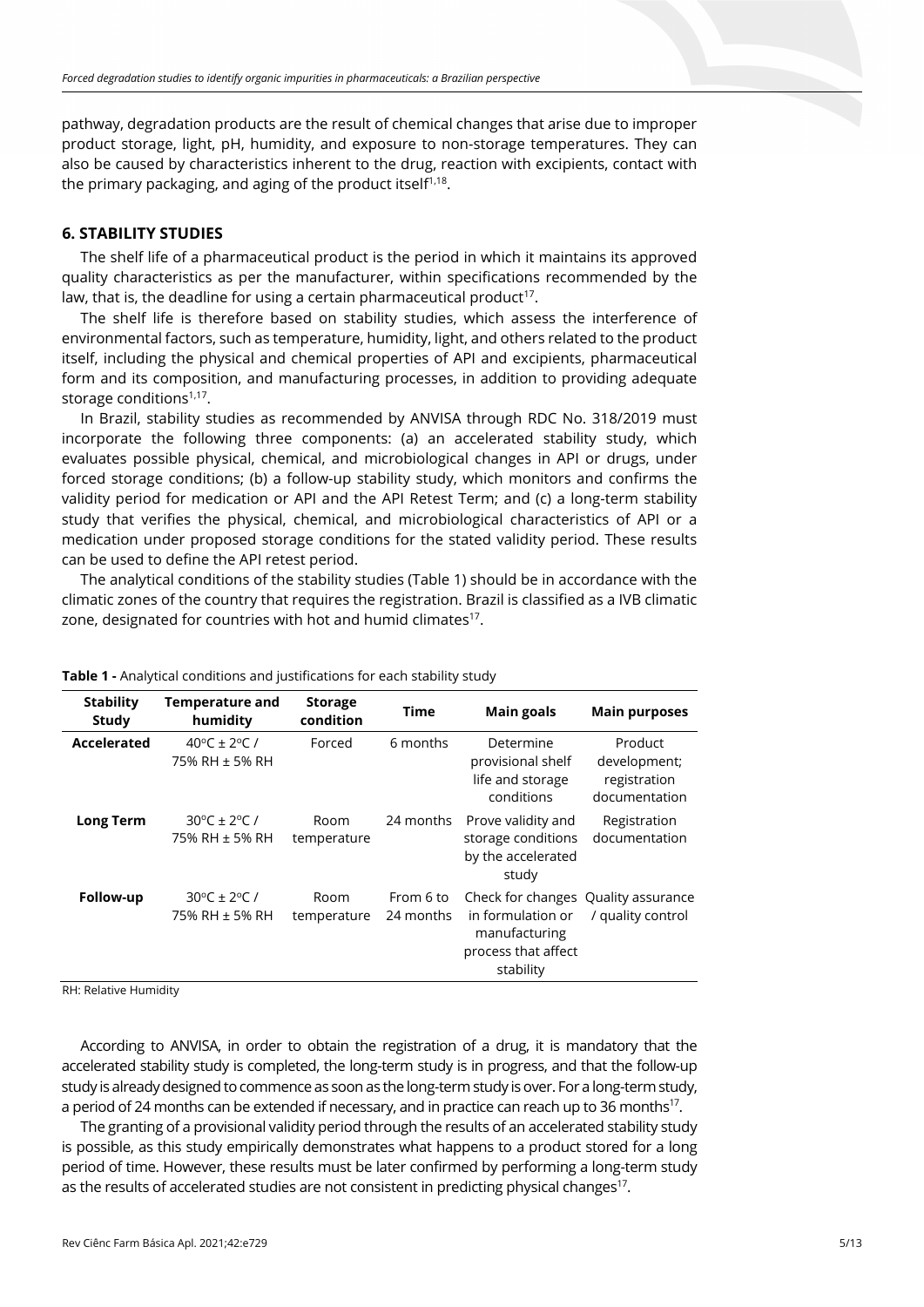#### **7. REPORTING, IDENTIFICATION AND QUALIFICATION OF DEGRADATION PRODUCTS**

According to RDC No. 53/2015, the reporting, identification, and qualification thresholds for degradation products are associated with the maximum daily dose of the studied substance. The reporting limit is the value above which a degradation product must be reported. Above this threshold, it becomes necessary to report the presence of the impurity, but not its chemical structure. According to Table 2, a substance with a maximum daily dose of 1 g has an impurity reporting limit of 0.1%. Impurities with concentrations above this value must be reported to regulatory agencies. The identification limit is the value above which a degradation product must have its chemical structure identified and reported. In this case, it will be necessary to use equipment such as a mass spectrometer capable of identifying molecule structures. The qualification threshold is the concentration above which a degradation product must be qualified, identified, and reported. Qualification tests provide proof of the safety of the degradation product, often through toxicological tests<sup>1,2</sup>.

These criteria are applied to the results found at the end of a stability study, however, they can serve as a reference for the stability indicating analytical method, after forced degradation studies (Table 2).

| <b>Thresholds</b>               | <b>Maximum Daily Dose</b> | <b>Thresholds for Degradation Products</b> |  |
|---------------------------------|---------------------------|--------------------------------------------|--|
| <b>Reporting threshold</b>      | $\leq 1g$                 | 0.1%                                       |  |
|                                 | >1g                       | 0.5%                                       |  |
|                                 | < 1mg                     | 1.0% ou 5µg TDI, whichever is lower        |  |
| <b>Identification threshold</b> | $1mg - 10mg$              | 0.5% ou 20µg TDI, whichever is lower       |  |
|                                 | $>10mg - 2g$              | 0.2% ou 2mg TDI, whichever is lower        |  |
|                                 | >2g                       | 0.10%                                      |  |
|                                 | < 10mg                    | 1.0% ou 50µg TDI, whichever is lower       |  |
| <b>Qualification threshold</b>  | 10 mg - 100 mg            | 0.5% ou 200µg TDI, whichever is lower      |  |
|                                 | $>100mg - 2g$             | 0.2% ou 3mg TDI, whichever is lower        |  |
|                                 | > 2g                      | 0.15%                                      |  |

**Table 2 –** Reporting, identification, and qualification thresholds for degradation products

TDI: Total Daily Intake

## **8. FORCED DEGRADATION STUDIES**

Apart from determining the shelf life and storage conditions of new drug products, stability studies are also carried out with the aim of ensuring the chemical, physical, microbiological, therapeutic, and toxicological integrity of the drug and the pharmaceutical dosage form within specified limits, to prove the safety and efficacy of the medicine $21$ .

In terms of efficacy, the first effect that generally occurs due to drug product instability is a decrease in potency. However, if the degradation products formed are toxic, their accumulation is as important, or more than, the decrease in potency<sup>22</sup>.

The stability study method for degradation products is developed and validated with the intention that it will be able to detect all real degradation products, that is, those found during long-term stability testing of the product. Nevertheless, it becomes a very arduous task to develop this method only with samples obtained at the end of the stability study, as degradation is generally mild<sup>2</sup>.

Thus, the study of forced degradation/stress in drugs and medications, is different from the study of accelerated stability, as it uses more extreme conditions. According to RDC No. 53/2015, pharmaceutical companies must conduct stress studies on API, placebo, and finished product after exposing them to thermal, humid, acidic, basic, oxidation, photolytic, and metal ion conditions $1,23$ .

These harsh conditions intentionally cause greater degradation in comparison to stability studies, in addition to ensuring greater specificity of the method, since it intensifies the accurate separation of the API from the degradants. For this reason, stress studies are used as a tool for the development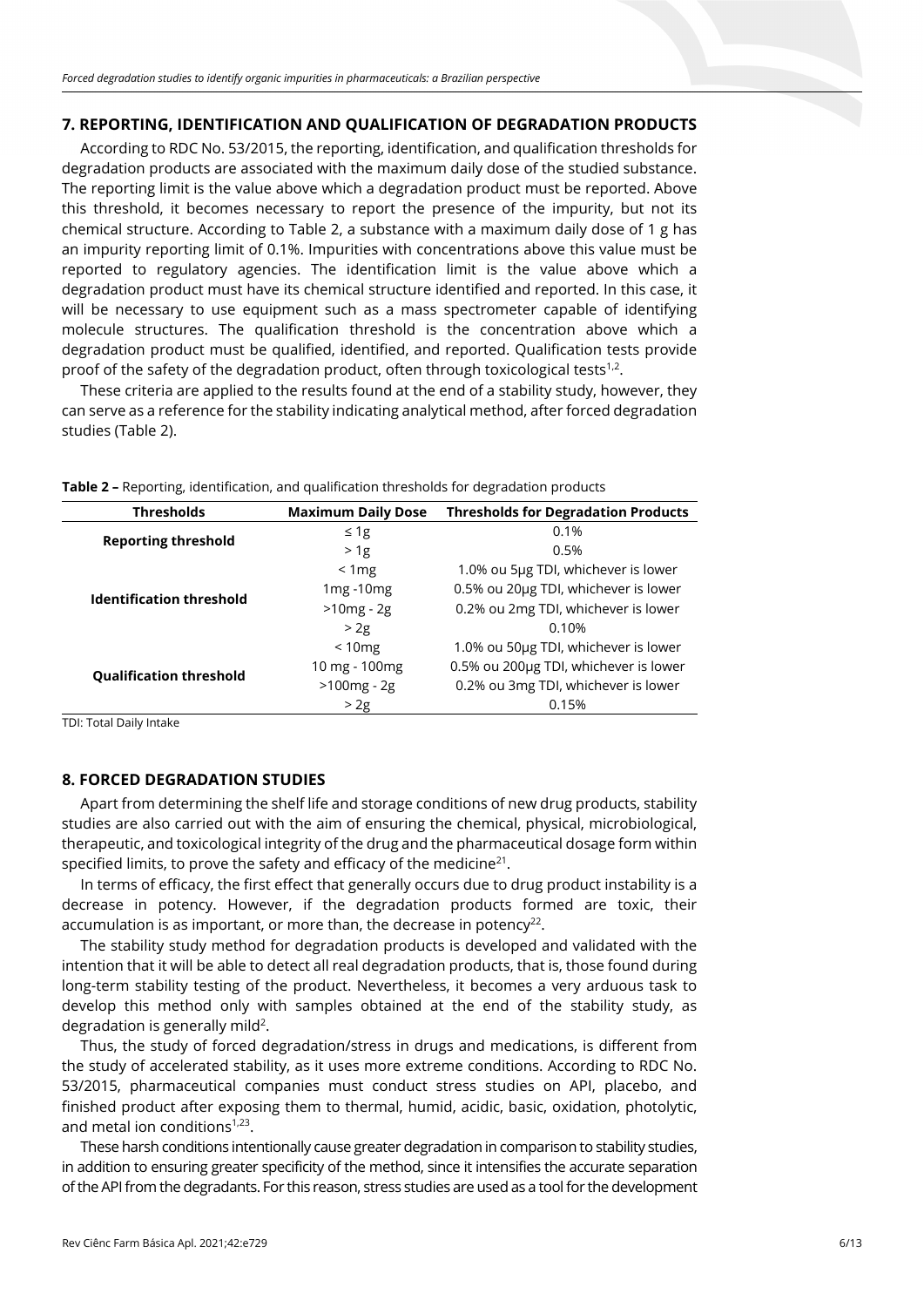of a stability indicating method<sup>2</sup>. In addition, stress studies provide information on the degradation pathway and the potential products that can be formed during storage. Ideally, these studies should be conducted during the research and development phase, as they can facilitate the development of formulations, production of the drug, and the choice of packaging $24,25$ . However, following the implementation of RDC No. 53/2015, it became mandatory in the application for registration and post-registration of drug products, for pharmaceutical companies to perform a critical analysis of the degradation pathway following stress studies and provide their results.

Although the experimental procedures for all conditions are not mandatory due to the different inherent characteristics of drug molecules, it is acceptable to technically justify not performing assessments at certain parameters during forced degradation studies<sup>1</sup>.

Forced degradation studies therefore, challenge the analytical method, and are expected to produce possible degradation products, if any. On the contrary, stability studies challenge the product, and are performed under realistic conditions. Degradation products are therefore not desirable during the latter analyses.

## **9. STEPS IN CONDUCTING FORCED DEGRADATION STUDIES**

### **9.1. Bibliographic research**

Forced degradation studies begin with previous bibliographic research using scientific databases, available official compendiums, direct searches, and, if possible, the Drug Master File (DMF). These documents can provide essential information related to the physical and chemical characteristics of the drug and its degradation products, such as pKa, solubility, molecular weight, molecular structure, degradation routes, and impurity profile. In particular, the DMF outlines the chemical composition of the API, its route of synthesis, stability profile, purity and impurity profile, packaging data, and the information on degradation studies carried out by the manufacturer<sup>26</sup>.

This research will be crucial to evaluate the analytical methods already developed and any toxicity alerts. With information on the composition of the formulation, it is also possible to investigate whether there are any possible interactions between the API and excipients that generate degradation products over time. The collection of all information is extremely important and will serve as the basis for planning the stress studies and ultimately the development of a stability indicating method $26$ .

## **9.2. Conducting experimental forced degradation tests**

The studies should be conducted using a laboratory, pilot, or industrial scale batch of the drug, and it is recommended that the same degradation conditions be used for the placebo, the pharmaceutical ingredient, in addition to the finished formulation for comparison purposes. RDC No. 53/2015 suggests that the study be applied to all strengths of the drug available in the market<sup>1</sup>.

It is recommended to obtain API degradation of at least 10% of the main peak. This ensures that the degradation is neither too mild nor a generation of second order degradation products (products originating from already degraded substances)<sup>1</sup>.

The presence of degradation products will be the basis for the development and validation of a stability indicating method and the critical analysis of the degradation profile of the drug. The development of this method should include peak purity verification of the API chromatogram in the dosage form and evaluate the factors that may interfere in the stability of the medication<sup>1</sup>.

#### **9.3. Acid and base hydrolysis**

Hydrolysis is the most common reaction that leads to the formation of degradation products over a wide pH range. This reaction is more frequent in liquid dosage forms, since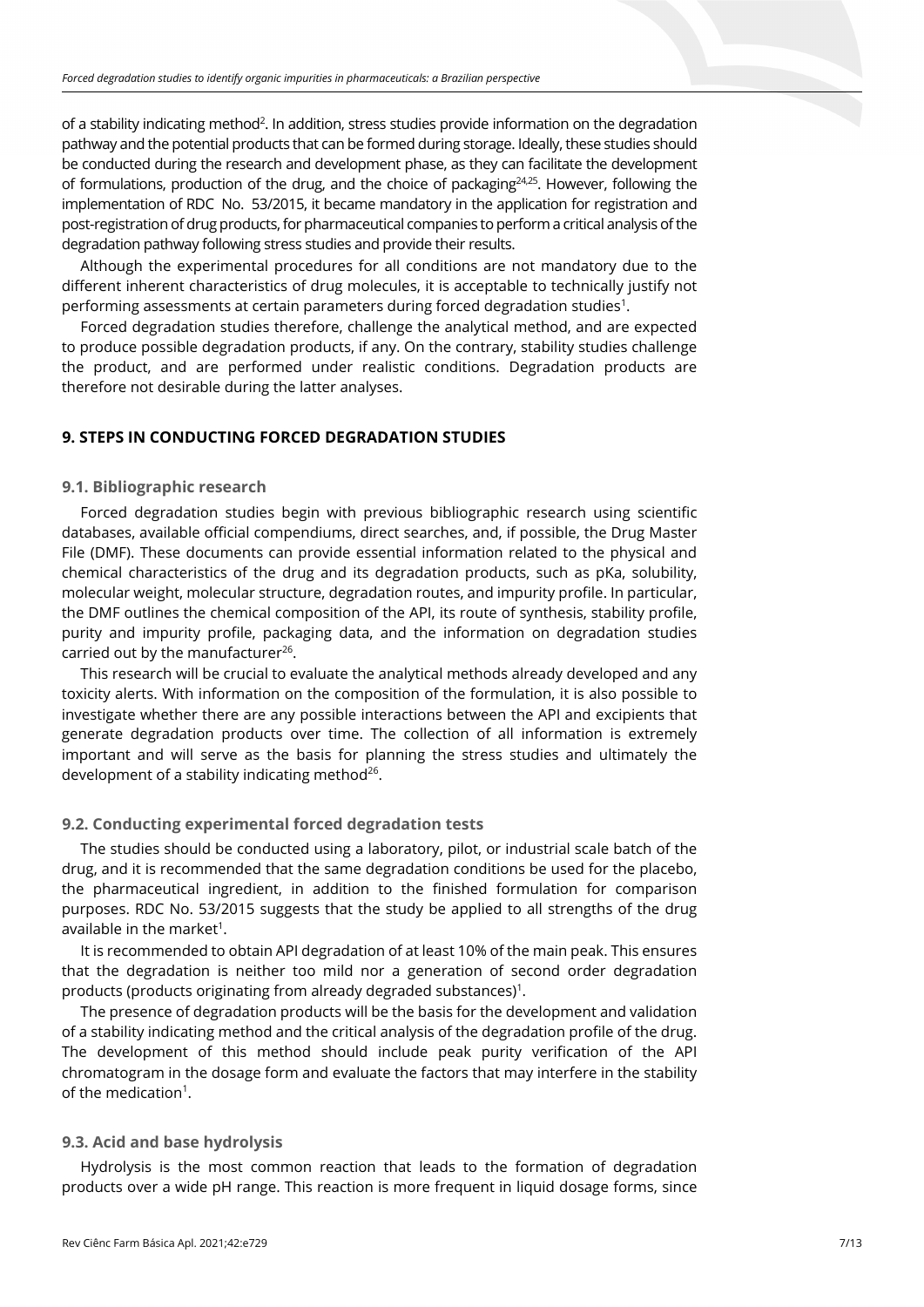water is one of the main catalysts for chemical reactions. Different pH values must be evaluated to check the instability of the drug, as the presence of hydrogen and hydroxyl ions can accelerate or slow down the degradation process<sup>4,27</sup>. Liquid dosage forms tend to have a shorter shelf life than solid dosage forms, even after formulation and storage interventions that aim to ensure the efficacy and stability of the final pharmaceutical form. Nonetheless, solid dosage forms are not exempt from undergoing hydrolysis, as they may be susceptible to different environmental humidity, considering a country as extensive as Brazil. For these studies, it is recommended to use sodium hydroxide and hydrochloric acid between 0.01N and 1N at different exposure times $4,27$ .

#### **9.4. Oxidation**

Oxidation involves the transfer of an electron to create charged molecules, viz. anions and cations. This reaction can occur in a chain under the influence of molecular oxygen, called auto-oxidation. The most susceptible organic functional groups are amines, sulfides, and phenols, leading to the formation of N-oxides, hydroxylamines, sulfones, and sulfoxides. Other functional groups in the presence of labile hydrogen atoms are prone to oxidation<sup>4,27</sup>.

Drugs in a solid state hardly undergo oxidation, although numerous potential oxidative pathways are present in the formulation. Excipients contain impurities that are capable of initiating oxidation, such as organic hydroperoxides, which are generally found in excipients such as polysorbate 80, polyethylene glycol (PEG) 400, hydroxypropylmethylcellulose (HPMC), and polyvinylpyrrolidone (PVP)<sup>28</sup>.

The most widely used reagent to force oxidative degradation is hydrogen peroxide (H<sub>2</sub>O<sub>2</sub>). In addition, azobisisobutyronitrile (AIBN) has been widely used. It is recommended to use  $H_2O_2$ at room temperature (unstable at high temperatures) in concentrations between 0.1% and 3.0%, with 0.3% being quite common. Normally, the exposure time is 24 h, and can be extended up to 72  $h^4$ .

#### **9.5. Photodegradation**

Ultraviolet (UV) or fluorescent light has the ability to initiate the formation of primary drug degradation products in exposed dosage forms. The photodegradation test works on the principle of investigating the effects of intensity and exposure to light on the physical and chemical properties of the analyzed drugs. Molecules that have chromophore groups are activated photochemically by UV or visible radiation. This change in the molecule can be quite harmful, interfering with its therapeutic effect, or worse, generating phototoxicity<sup>3,29</sup>.

The photodegradation test is the only one that has clear parameters of execution, which are described in the Q1B guidelines. The medication and the drug must be subjected to a minimum of 1.2 million lux-h and 200 W/ $m<sup>2</sup>$  of light, with the accepted wavelength being in the range of 300 to 800 nm to cause photolytic degradation. The maximum recommended exposure is 6 million lux-h for up to four days. The test can also be conducted *via* exposure to sunlight, with degradation products being monitored over four days $4,30$ .

## **9.6. Thermal degradation**

The rise in temperature accelerates the rate of chemical reaction, increasing the levels of degradation of the substances. The ICH Q1A guideline recommends that thermal exposure be done at temperatures above those used in the accelerated stability study of 40°C and 75% RH. It is suggested that the temperature be raised every  $10^{\circ}$ C during the study. For solid products, it is recommended to use dry (oven) and wet heat at 75% RH. Connors et al. recommended the use of a climatic chamber or desiccator with saturated saline solution for tests in humid heat $4,31$ .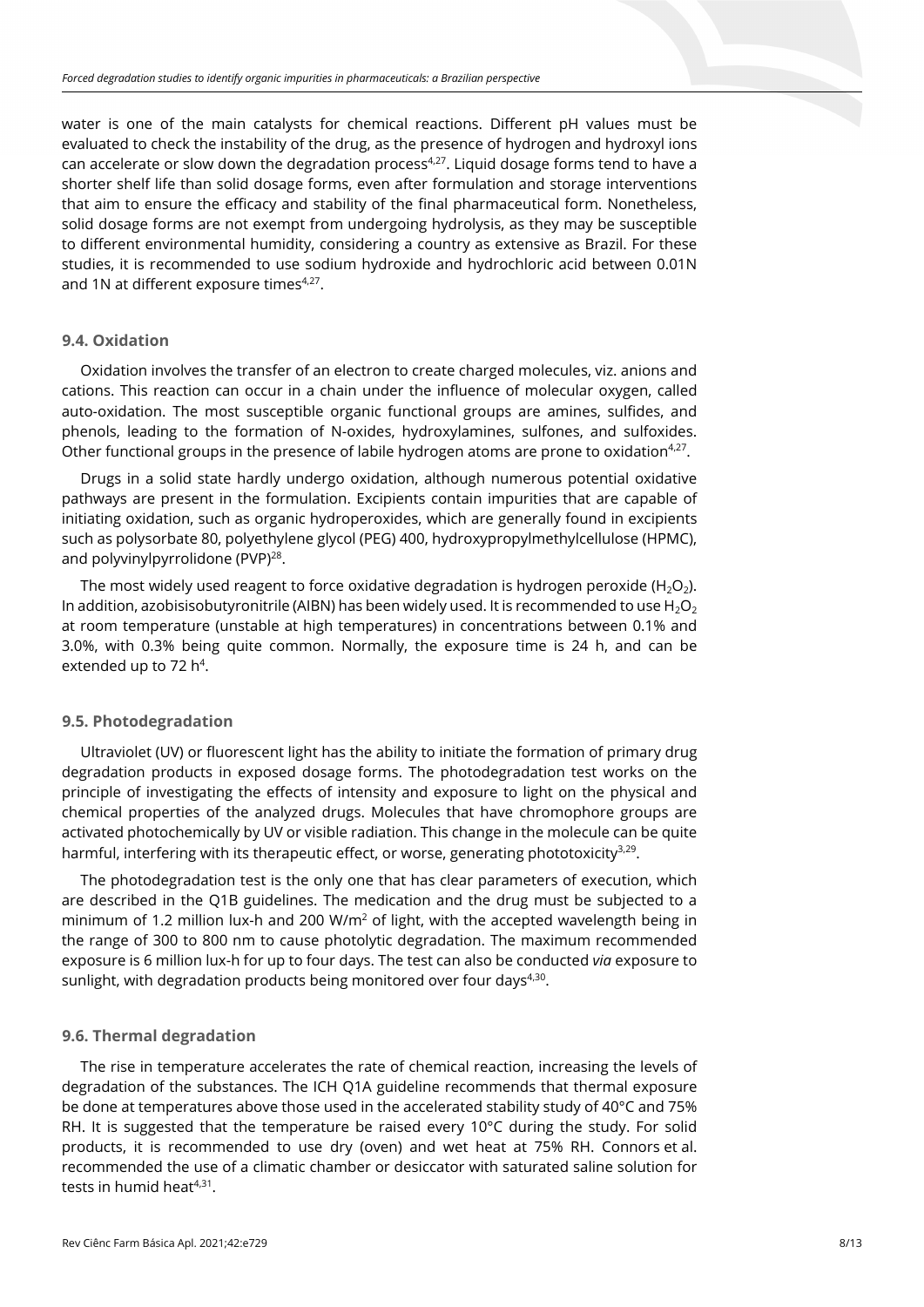#### **9.7. Metal ions**

Degradation using metal ions is a mandatory test in Brazil as outlined in RDC No. 53/2015<sup>1</sup>, since the addition of metal ions into solutions containing the drug can be used to assess possible oxidation of the molecule. According to Guide No. 4 of 20152 , iron (III) or copper (II) solutions are generally used. However, Baertschi et al.<sup>28</sup> demonstrated the relevance of studying degradation pathways using iron (II) or copper (III). There are still differences in the literature regarding the solution to be used for this type of degradation.

In any case, the variations in the concentration of the stressful metallic solution are not considered significant, with 0.05M being generally used. Nevertheless, variations in sample temperatures are not recommended. The test should be performed only on established parameters and if there is no degradation after one day, the product is considered stable in these conditions<sup>28</sup>.

## **10. STABILITY INDICATING METHOD**

According to the FDA, a stability indicating method is a validated quantitative analytical procedure used to detect the stability of drugs and finished products over time. This method must be able to measure changes in drug concentrations without interference from degradation products, impurities, and excipients; that is, it must be selective and specific $32$ .

In addition, the method should be developed to detect and quantify the most relevant degradation products. It is quite a complex task to develop the method using only the API or the final drug samples from the stability studies. For this reason, forced degradation studies are carried out, in which the concentrations of degradants are highly expressed. Thus, it is possible to differentiate potential degradation products from the actual degradants<sup>2,32</sup>.

The frequently used instrumentation in method development is the high-performance liquid chromatography (HPLC) coupled with a diode array detector (DAD). If the formed products do not have chromophores, it is necessary to use other detectors, such as fluorescence and mass spectrometric detectors, which enable the detection of the formed products, ensuring method specificity. Orthogonal methods are often employed during these studies $33$ .

## **10.1. Liquid chromatography coupled with mass spectrometry (LC-MS)**

Due to the sensitivity and the range of analyzable components, LC-MS is the technique of choice among all other hyphenated techniques in chromatography. In addition, it has the potential to provide an unambiguous characterization of the structures of most degradation products at low concentrations<sup>33</sup>.

Currently, there are a variety of mass spectrometers available commercially that can be coupled with liquid chromatography. They vary according to the source of ionization, and some of their most common techniques include electrospray ionization (ESI), chemical ionization by atmospheric pressure (APCI), and photoionization by atmospheric pressure (APPI). As for mass analyzers, the best known are: quadrupole, ion trap (IonTrap), time of flight (TOF), and orbitrap33.

The successful elucidation of the structures of the components is achieved by obtaining the mass-to-charge ratio (*m/z*) of the drug by generating protonated ([M+H]<sup>+</sup>) or deprotonated ([M-H]- ) molecular ions (adducts are not desirable, but they can happen), followed by obtaining the spectrum of API fragments and its related substances. The precise and exact determination of its mass, elementary formula, presence of a ring or double bonds, number of nitrogen atoms, and study of fragmentation pathways can also be determined, among other properties<sup>33</sup>. Consequently, mass spectrometry coupled with liquid chromatography, mainly with a high-resolution mass analyzer, such as the LC-MS-QTOF, is a tool that provides precious information for the identification of unknown substances, through providing *m*/*z* with high accuracy<sup>4</sup>.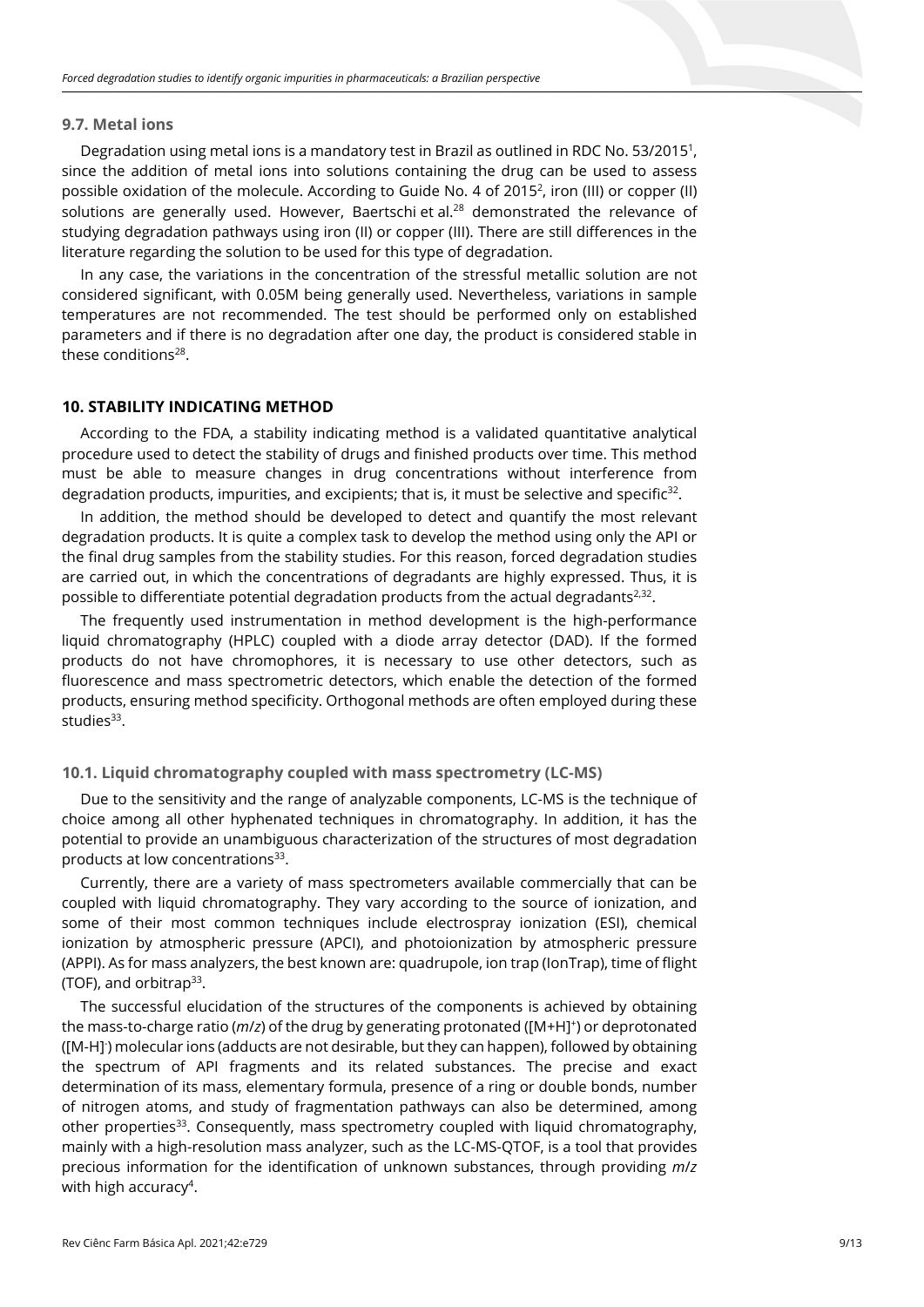### **11. PEAK PURITY**

According to RDC No. 166/2017, chromatographic purity is the absence of interference in the chromatogram of the analyte. Peak purity is the spectral homogeneity of a chromatographic peak, indicative of its chromatographic purity. The criteria for concluding whether there is spectral homogeneity and the parameters adopted for the calculation of purity are established by the software used or by means of scientifically based technical evaluations $34$ .

Peak purity is an indication that interferents are absent, that is, that two peaks may not overlap. During the development of a stability indicating method, a number of impurities that are generated need to be separated. The intention of determining peak purity is to demonstrate the absence of coelution during analysis. However, it is necessary to consider that in the case of enantiomers or isomers, this differentiation cannot be achieved by peak purity<sup>35</sup>.

Peak purity determination is closely related to the methodology used in determining peak identity, in which two or more overlapping peaks are distinguished. This approach uses the DAD technology or photodiode-array compatible with reverse phase chromatography, which is extensively used in drug analysis. One way to determine peak purity is to evaluate the purity angle value, which must be less than the purity threshold. This is based on comparisons between spectra obtained from the peak analyzed in a defined ultraviolet-visible (UV-VIS) range<sup>35</sup>.

RDC No. 53/2015 requires that the peak purity be determined only for the chromatogram of the API. However, the test is usually performed with the impurities present to ensure that unwanted coelutions do not occur<sup>1</sup>.

#### **12. MASS BALANCE**

Conceptually, mass balance is the sum of the content and levels of degradation products found to assess their proximity to 100% of the initial content value, taking into account the margin of precision and analytical accuracy. This definition is based on the ICH Q1A guidelines. However, it is known that the concept of mass balance is very useful for data evaluation, but is not always feasible in practice $2,36$ .

The calculation can be performed by using the absolute or relative mass balance formulae. The absolute formula subtracts the sum of the percentage of drug degradation plus the percentage of degradation products formed from 100%. For relative mass balance, the percentage of degradation products formed is divided by the percentage of drug degradation, and the result is multiplied by  $100\%^{36}$ .

One of the main reasons for deviations in mass balance is sample preparation. Another point to be considered is the difference in the molar absorptivity of the degradation products generated in relation to the API. In practice, it will often be necessary to perform a manual integration of the peak, to the detriment of the automatic one, to achieve mass balance<sup>36</sup>.

#### **13. CONSIDERATIONS**

This review addresses a topic relevant to patient safety, as it discusses the regulatory and control aspects of impurities in health technology products. Characterization of the impurity profile for a substance, and development of indicative stability methods are essential criteria for compliance with current legislation, and address a legitimate health concern. As this matter falls under the purview of recently published regulation, many doubts remain regarding methods of conducting studies of forced degradation, and development of methods indicative of stability. Lack of guidance regarding analytical-specific information is another difficulty currently faced by those proposing necessary stress conditions. For this reason, the dissemination of relevant knowledge is of fundamental importance to professionals in the field, to provide sound scientific support for methods development.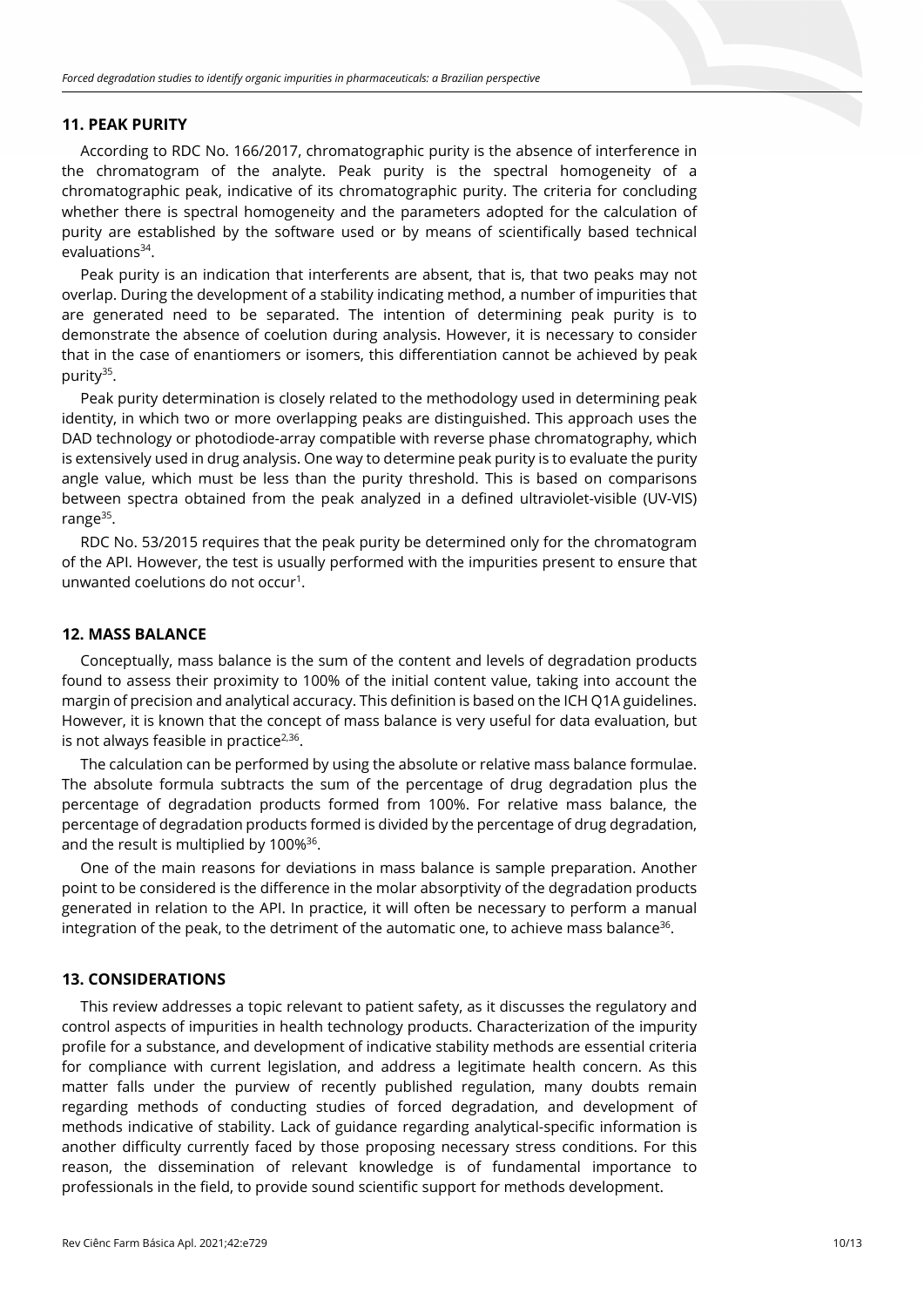Currently, researchers can use Guide 4, a Question and Answer resource, and RDC 53/2015 as guidance tools. The references used as international guides in the field of degradation product analyses are ICH Q1A, stability testing of new drug substances and products, ICH Q1B, photostability testing of new drug substances and products, ICH Q2B, validation of analytical procedures: methodology, ICH Q3A, impurities in new drug substances, ICH Q3B, impurities in new products, and ICH M7, assessment and control of DNA reactive (mutagenic) impurities in pharmaceuticals to limit potential carcinogenic risk.

#### **14. CONCLUSION**

Conducting stress studies using only the API or the final drug sample from stability studies is an arduous task. The potential degradation products formed during forced degradation studies may or may not occur during the product's shelf life. The sooner forced degradation studies are carried out in the drug development process, the more information will be obtained about the stability of the considered molecule. Thus, the generation of relevant degradation products during stress studies can assist in the development of a stability indicating method, providing information regarding the drug's degradation route, and also the selection of appropriate storage conditions. Different characteristics of molecules must be taken into account during the establishment of study protocols. Although RDC 53/2015 outlines the parameters of degradation, the analytical conditions are not specified, as well as in other international standards. A well-designed forced degradation study is key to obtaining a good stability indicating method.

#### **ACKNOWLEDGEMENTS**

We would like to thank Editage (www.editage.com) for English language editing.

#### **REFERENCES**

- 1. Brasil. RDC nº 53, de 4 de dezembro de 2015. Estabelece parâmetros para a notificação, identificação e qualificação de produtos de degradação em medicamentos com substâncias ativas sintéticas e semissintéticas, classificados como novos, genéricos e similares, e dá outras providências. Diário Oficial da União; Brasília; 2015.
- 2. Agência Nacional De Vigilância Sanitária. Medicamentos- Guia n ° 4, versão 1, de 04 de dezembro de 2015. Guia para obtenção do perfil de degradação, e identificação e qualificação de produtos de degradação em medicamentos [Internet]. Brasília: ANVISA; 2015 [cited 2018 Feb 17]. p. 1-22. Available from:

http://portal.anvisa.gov.br/documents/10181/2738062/Perfil+e+produtos+de+degradação+em+me dicamentos.pdf/c18a4857-9a5c-4292-a1bf-07af6cad6902?version=1.01bf-07af6cad6902

- 3. Sengupta P, Chatterjee B, Tekade RK. Current regulatory requirements and practical approaches for stability analysis of pharmaceutical products: a comprehensive review. Int J Pharm. 2018;543(1- 2):328-44. [http://dx.doi.org/10.1016/j.ijpharm.2018.04.007.](https://doi.org/10.1016/j.ijpharm.2018.04.007) [PMid:29635054.](https://www.ncbi.nlm.nih.gov/entrez/query.fcgi?cmd=Retrieve&db=PubMed&list_uids=29635054&dopt=Abstract)
- 4. Blessy M, Patel RD, Prajapati PN, Agrawal YK. Development of forced degradation and stability indicating studies of drugs - A review. J Pharm Anal. 2014;4(3):159-65. [http://dx.doi.org/10.1016/j.jpha.2013.09.003.](https://doi.org/10.1016/j.jpha.2013.09.003) [PMid:29403878.](https://www.ncbi.nlm.nih.gov/entrez/query.fcgi?cmd=Retrieve&db=PubMed&list_uids=29403878&dopt=Abstract)
- 5. Melo SRO, Homem-de-Mello M, Silveira D, Simeoni LA. Advice on degradation products in pharmaceuticals: a toxicological evaluation. PDA J Pharm Sci Technol. 2014;68(3):221-38. [http://dx.doi.org/10.5731/pdajpst.2014.00974.](https://doi.org/10.5731/pdajpst.2014.00974) [PMid:25188345.](https://www.ncbi.nlm.nih.gov/entrez/query.fcgi?cmd=Retrieve&db=PubMed&list_uids=25188345&dopt=Abstract)
- 6. Johnston A, Holt DW. Substandard drugs: a potential crisis for public health. Br J Clin Pharmacol. 2014;78(2):218-43. [http://dx.doi.org/10.1111/bcp.12298.](https://doi.org/10.1111/bcp.12298) [PMid:24286459.](https://www.ncbi.nlm.nih.gov/entrez/query.fcgi?cmd=Retrieve&db=PubMed&list_uids=24286459&dopt=Abstract)
- 7. Borges LG, Fröehlich PE. Thalidomide: new perspectives for its use as antiinflammatory, immunossupressive and antiangiogenic drug. Rev Assoc Med Bras. 2003;49(1):96-102. [http://dx.doi.org/10.1590/S0104-42302003000100041.](https://doi.org/10.1590/S0104-42302003000100041) [PMid:12724820.](https://www.ncbi.nlm.nih.gov/entrez/query.fcgi?cmd=Retrieve&db=PubMed&list_uids=12724820&dopt=Abstract)
- 8. Agência Nacional de Vigilância Sanitária. Talidomida [Internet]. Brasília: ANVISA; 2019 [cited 2019 May 15]. Available from: http://portal.anvisa.gov.br/talidomida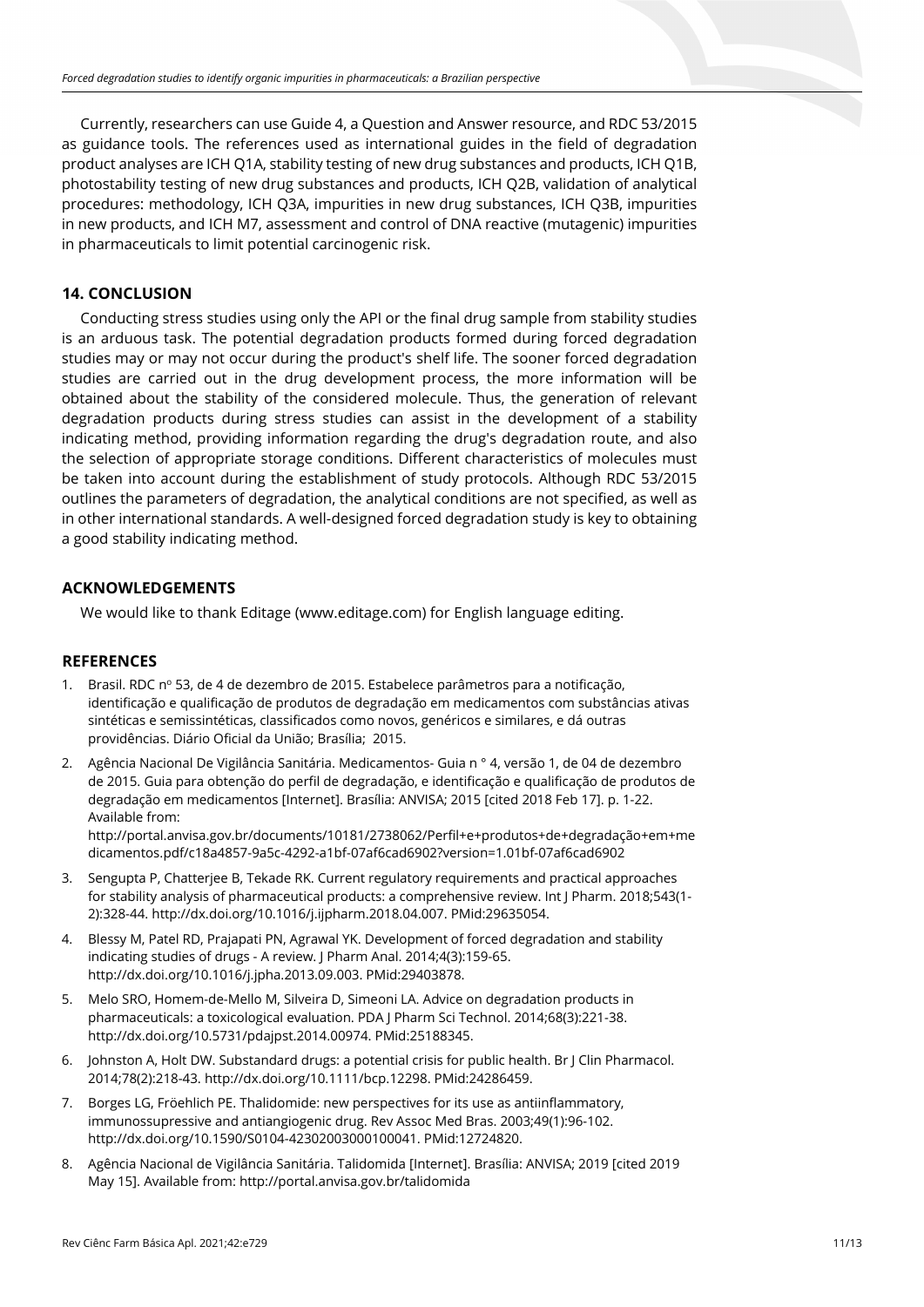- 9. Gross JM. Fanconi syndrome (adult type) developing secondary to the ingestion of outdated tetracycline. Ann Intern Med. 1963;58(3):523-8[. http://dx.doi.org/10.7326/0003-4819-58-3-523](https://doi.org/10.7326/0003-4819-58-3-523)[.](https://www.ncbi.nlm.nih.gov/entrez/query.fcgi?cmd=Retrieve&db=PubMed&list_uids=13950771&dopt=Abstract) [PMid:13950771.](https://www.ncbi.nlm.nih.gov/entrez/query.fcgi?cmd=Retrieve&db=PubMed&list_uids=13950771&dopt=Abstract)
- 10. Pena A, Carmona A, Barbosa A, Lino C, Silveira I, Castillo B. Determination of tetracycline and its major degradation products by liquid chromatography with fluorescence detection. J Pharm Biomed Anal. 1998;18(4–5):839-45[. http://dx.doi.org/10.1016/S0731-7085\(98\)00268-4](https://doi.org/10.1016/S0731-7085(98)00268-4)[.](https://www.ncbi.nlm.nih.gov/entrez/query.fcgi?cmd=Retrieve&db=PubMed&list_uids=9919986&dopt=Abstract) [PMid:9919986.](https://www.ncbi.nlm.nih.gov/entrez/query.fcgi?cmd=Retrieve&db=PubMed&list_uids=9919986&dopt=Abstract)
- 11. Food and Drug Administration. Information Paper on L-tryptophan and 5-hydroxy-L-tryptophan [Internet]. Rome: FDA; 2001 [cited 2019 Aug 25]. Available from: http://www.nemsn.org/Articles/FDA-Info.pdf
- 12. Blossom DB, et al. Outbreak of adverse reactions associated with contaminated heparin. N Engl J Med. 2008;359(25):2674-84[. http://dx.doi.org/10.1056/NEJMoa0806450.](https://doi.org/10.1056/NEJMoa0806450) [PMid:19052120.](https://www.ncbi.nlm.nih.gov/entrez/query.fcgi?cmd=Retrieve&db=PubMed&list_uids=19052120&dopt=Abstract)
- 13. Agência Nacional de Vigilância Sanitária. Esclarecimento quanto a presença de impurezas em medicamentos para hipertensão arterial [Internet]. Brasília: ANVISA; 2019 [cited 2019 Jun 15]. Available from: http://portal.anvisa.gov.br/documents/219201/4340788/Sartanas+Portal\_+07-05- 2019+%28003%29.pdf/bf14105c-136b-47e5-b94e-161b0e659e73
- 14. Agência Nacional de Vigilância Sanitária. Roteiro de Análise de Eficácia e Segurança para Avaliação de Registro de Medicamento Sintético [Internet]. Brasília: ANVISA- GESEF; 2019 [cited 2019 Oct 26]. Available from: file:///C:/Users/ffarias/Downloads/Roteiro de Análise de Eficácia e Segurança para Avaliação de Registro de Medicamento Sintético.pdf
- 15. Brasil. RDC n º 58, de 20 de dezembro de 2013. Estabelece parâmetros para a notificação, identificação e qualificação de produtos de degradação em medicamentos com substâncias ativas sintéticas e semissintéticas, classificados como novos, genéricos e similares, e dá outras providências. Diário Oficial da União; Brasília; 2013. Seção 1; p. 127.
- 16. Agência Nacional de Vigilância Sanitária. Perguntas e Respostas. Assunto : Fluxo de análise de qualificação de impurezas e produtos de degradação de medicamentos classificados como sintéticos e semissintéticos [Internet]. Brasília: ANVISA; 2019 [cited 2019 Oct 15]. p. 24. Available from: http://portal.anvisa.gov.br/documents/33836/418522/Perguntas+e+Respostas+- +qualificação+de+impurezas/34fbde77-57aa-44d9-a1f5-f01b4fb36284
- 17. Brasil. RDC nº 318, de 6 de novembro de 2019. Estabelece os critérios para a realização de Estudos de Estabilidade de insumos farmacêuticos ativos e medicamentos, exceto biológicos, e dá outras providências. Diário Oficial da União; Brasília; 2019.
- 18. International Conference on Harmonisation. Impurities in New Drug Substances Q3A (R2). ICH Harmon Tripart Guidel. ICH; 2006; p. 118-22.
- 19. International Conference on Harmonisation. Impurities in New Drug Products Q3B(R2). ICH Harmon Tripart Guidel. ICH; 2006. p. 1-16.
- 20. Brasil. Ministério da Saúde. RE n° 1, de 29 de julho de 2005. Guia para a Realização de Estudos de Estabilidade. Diário Oficial da União; Brasília; 2005.
- 21. Allen LVJ, Popovich NG, Ansel HC. Formas farmacêuticas e sistemas de liberação de fármacos. 9. ed. Porto Alegre: Artmed; 2013. 716 p.
- 22. Kommanaboyina B, Rhodes CT. Trends in stability testing, with emphasis on stability during distribution and storage. Drug Dev Ind Pharm. 1999;25(7):857-68[. http://dx.doi.org/10.1081/DDC-](https://doi.org/10.1081/DDC-100102246)[100102246.](https://doi.org/10.1081/DDC-100102246) [PMid:10459490.](https://www.ncbi.nlm.nih.gov/entrez/query.fcgi?cmd=Retrieve&db=PubMed&list_uids=10459490&dopt=Abstract)
- 23. Alcântara FC, Rescia VC, Santos MA, Valduga CJ, Justina Valduga C. Testes de degradação forçada para fármacos e medicamentos. Rev Pesqui e Inovação Farm. 2013;5(1):38-48.
- 24. Reynolds DW, Facchine KL, Mullaney JF, Alsante KM, Hatajik TD, Motto MG. Conducting forced degradation studies. Pharm Technol. 2002;26(2):48-56.
- 25. Musmade DS, Shinde PS, Ajage RK, Aher SJ, Ware AL, Patil PP. A Review on Stress Testing of Drug Substances and Drug Product. Inven Rapid Pharm Process Dev. 2012;2013(1):1-11.
- 26. Da Costa GN, Viana GM, Lima UF Fo, Cabral LM. Diretrizes para elaboração de um protocolo e relatório de estudo de degradação forçada de medicamentos de acordo com a RDC 53/2015. Infarma - Ciências Farm. 2018;30(3):194–202.